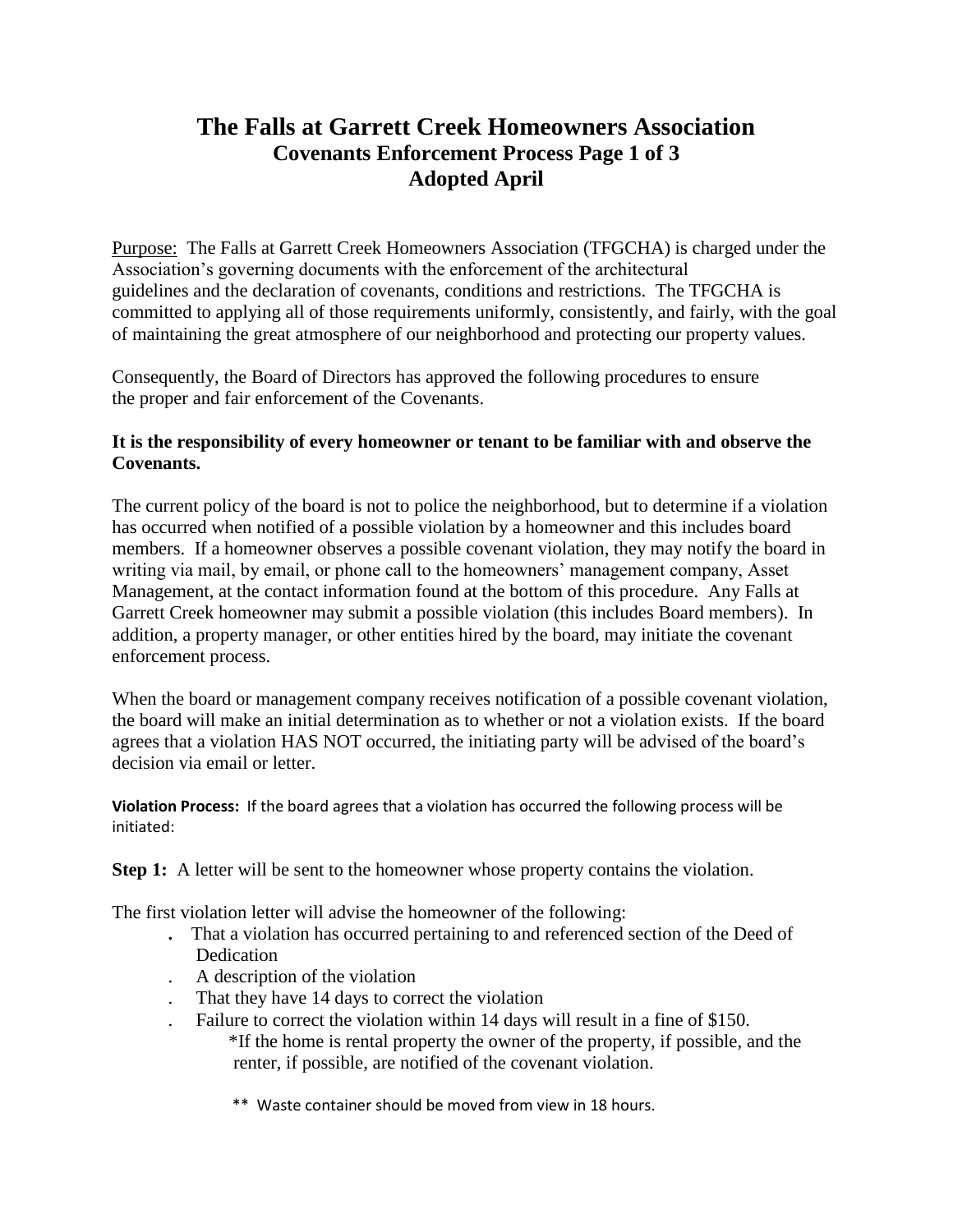## **Covenant Enforcement Process Continued, page 2 of 3**

A board member will confirm whether the violation has been addressed within the compliance date. If so, the process ends.

**Step 2:** If the violation is not corrected within the time allotted, the management company will send a letter to the home owner.

The second violation notice will advise the homeowner of the following:

- . A description of the violation
- . That the violation has gone uncorrected within the compliance due date
- . Failure to correct the violation within 30 days will result in a fine of an additional \$300 and a lien, foreclosure, or small claims suit may be filed by TFAGCHA against the property, including any filing fees, postage and/or attorney fees.
	- Waste container violations require correction within 18 hours of notification.

The board will confirm whether or not the violation has been addressed within the allotted time. If so, the process ends.

**Step 3:** If the above violation is not corrected within the time allotted, the board will review the violation and determine if a final notice will be sent to the homeowner.

The Board will send a final violation notice advising the homeowner of the following:

- . A description of the violation
- . They will be fined an additional \$300
- . If fine has not been paid a lien, foreclosure, or small claim will be filed against the property for any unpaid fines plus any postage, filing fees, and or attorney fees.
- . A copy of proceedings will also be sent to the mortgage company.

Once filed, a copy of the appropriate papers will be sent to the homeowner.

**Extensions:** After receiving a violation letter, a homeowner may request an extension of a specified timeframe to correct the violation. Extension requests should be made in writing via email or mail to the management company. If the homeowner requests an extension during this process, the board will review their request and vote. If an extension is granted, the homeowner will be notified and expected to remedy the violation by the agreed upon extension deadline. If not, the violation process continues where it left off.

**Repeat Offenders:** A repeat offender is a homeowner who receives 3 or more violation notices for the same violation (**ie.waste containers**, **trailers, campers, boats, lawn care, home exterior maintenance, architectural infractions, improperly parked vehicles, etc.)** within a one (1) year period. When a homeowner becomes a repeat offender, the fines for any future similar violations shall double. For example, the \$150.00 fine will become \$300.00 and \$300.00 will become \$600,00 for the final notice, and all future similar violations.